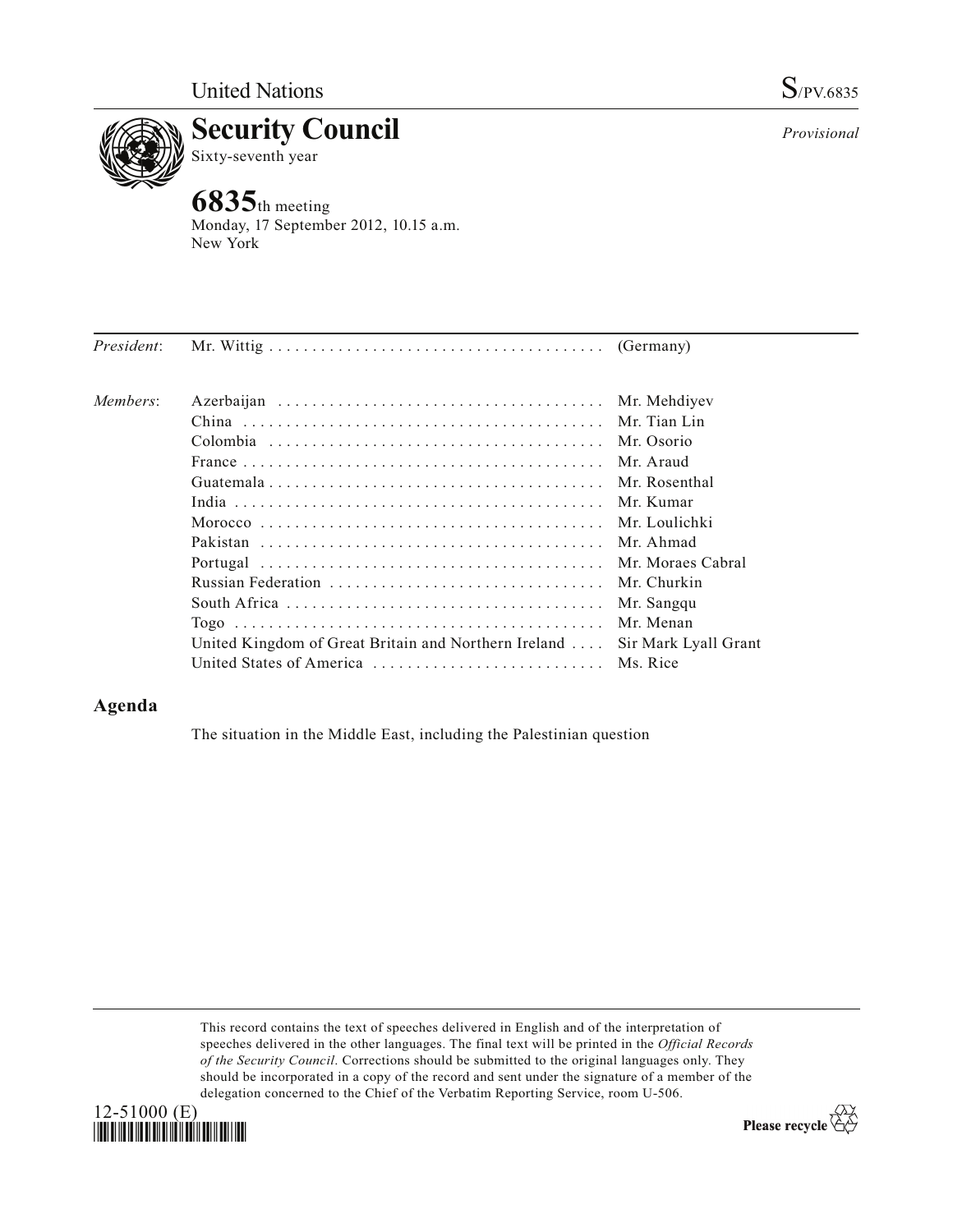*The meeting was called to order at 10.15 a.m.*

## **Adoption of the agenda**

*The agenda was adopted.*

## **The situation in the Middle East, including the Palestinian question**

The President: Under rule 39 of the Council's provisional rules of procedure, I invite Mr. Robert Serry, Special Coordinator for the Middle East Peace Process and Personal Representative of the Secretary-General, to participate in this meeting.

The Security Council will now begin its consideration of the item on its agenda.

I now give the floor to Mr. Serry.

**Mr. Serry**: Before beginning the briefing, let me mark that today is the Jewish holiday Rosh Hashanah. I wish to congratulate our Israeli colleagues and to wish them a happy new year.

Turning now to the briefing, it is nearly one year since the Secretary-General forwarded the Palestinian application for membership of the United Nations to the Council. At the same time, the Quartet set a framework for resumed dialogue, reaffirming that the only sustainable solution to the conflict was a negotiated one. Despite some positive and quiet engagement, the parties have not yet engaged in meaningful dialogue on the core issues. More recently, following his meeting with the Foreign Ministers of States members of the League of Arab States in Cairo on 5 September, President Abbas expressed his intention to commence preparations to pursue an upgrade in the status at the United Nations through the General Assembly.

Today, amid a fiscal crisis and related social unrest in the West Bank, the stakes are growing. The main obstacles remain political: unresolved issues between the parties, the continued occupation and the ongoing Palestinian division. However, we can no longer simply count on the pursuit of short-term and mutual confidence-building measures aimed at starting talks. Such measures are not alternatives to a negotiated peace.

The lack of progress on the political track and the ongoing conflict and occupation put at risk the very viability of the two-State solution. There is no more sobering a manifestation of such a risk than the financial and economic crisis currently afflicting the Palestinian Authority.

Starting on 4 September, thousands of Palestinian demonstrators in the West Bank took to the streets to protest the increase in value added tax (VAT), recent rises in the price of fuel and most basic commodities, and the deferred payment of August Government salaries. Unions and taxi and truck drivers repeatedly blocked city centres and joined the protesters. One protester, who set himself on fire in Ramallah, remains in serious condition. Attempts by another two protesters, including one with his child, were thwarted.

Although the Palestinian security forces handled the protests with professionalism and restraint, the demonstrations turned violent on 10 September and dozens were injured in clashes. The situation in Gaza also became tense when a teenager died on 2 September after he torched himself to death to protest his family's poor living conditions.

The Government of Prime Minister Fayyad announced an emergency economic package on 11 September, including a reduction of the VAT to 15 per cent and a return to pre-September prices for diesel and gas. Such measures will provide temporary relief to the average Palestinian, who bears the brunt of this crisis. Absent a predictable and immediate injection of funds, the Palestinian Authority will be unable to meet its recurrent financial requirements, which amount to less than \$1 billion. Such a mounting fiscal crisis would paralyse the institutions of the Palestinian Authority.

In a few days the Ad Hoc Liaison Committee for the Coordination of International Assistance to Palestinians (AHLC), meeting in New York, will offer a sober account of the Palestinian Authority's very grave fiscal situation. Despite Prime Minister Fayyad's commendable efforts, he is confronted with the effects of a decrease in foreign aid, the failure of donor countries to fulfil their financial pledges, and slowing economic activity. As our report to the AHLC will highlight, such a slowdown is dampening hopes of reducing the high unemployment, poverty and vulnerability that still affect thousands of Palestinians. Against that background and as an immediate step to ensure the Palestinian Authority's fiscal viability in the short term, we urgently call on donors, in particular from the region, to increase their contributions and provide the much-needed funds to bridge, in a timely manner, the current gap.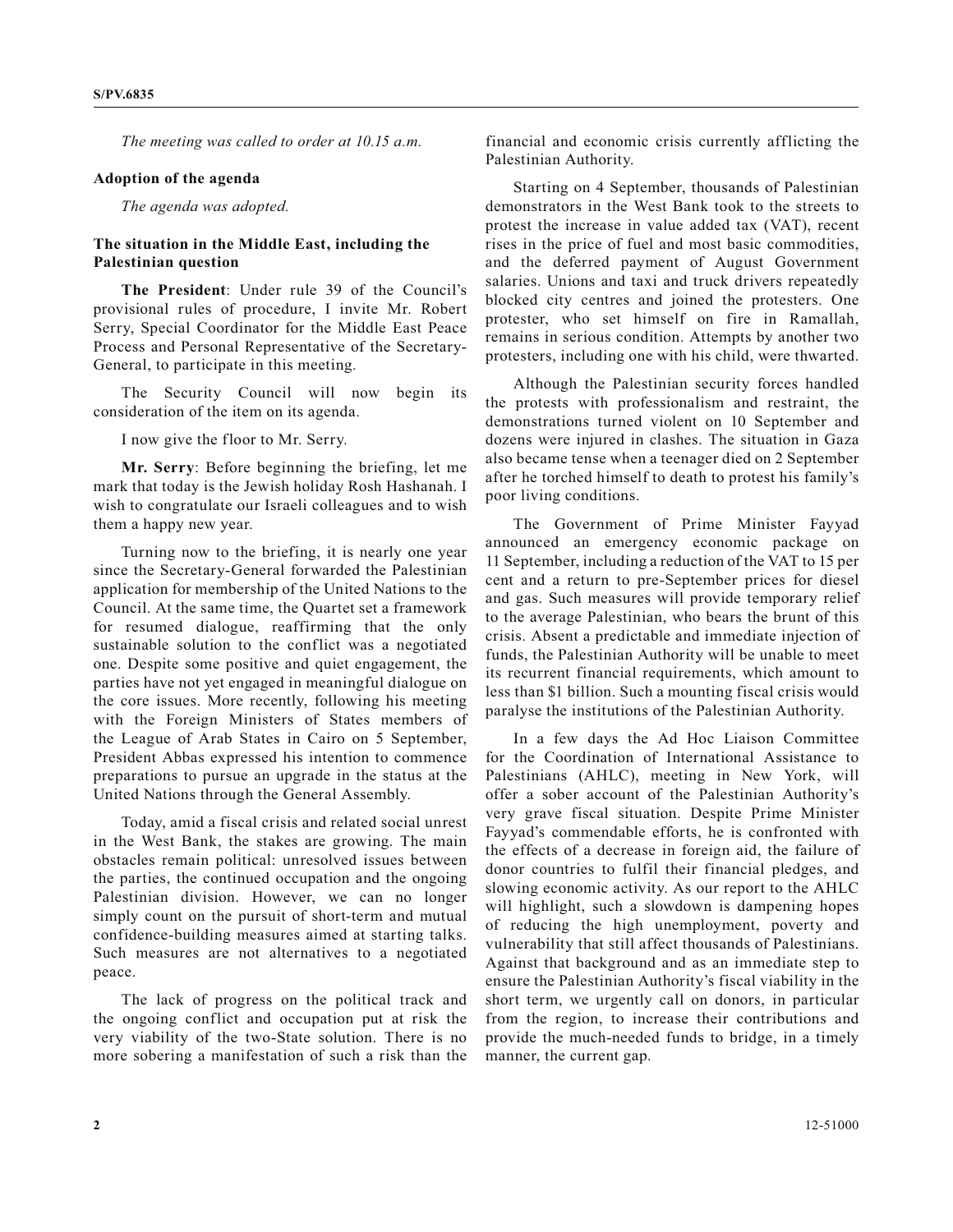The Israeli Government is also called upon to do more to alleviate the Palestinian Authority's burden and provide a much-needed economic impetus in the medium term. On 11 September, Prime Minister Netanyahu announced the transfer, in advance, of 225 million new shekels in tax money it collects for the Palestinians. This is welcome, and we encourage Israel to take further steps in that direction. Greater facilitation by the Israeli Government, in particular by easing restrictions to allow for the private sector to develop, would contribute to stimulating economic activity and addressing the Palestinian Authority's fiscal sustainability in the medium term.

Developments on the ground also do not support efforts to overcome the political stalemate. Settlement activity continued during the reporting period. On 9 September, the Israeli Government endorsed an Israeli higher-education committee decision to upgrade the status of a college in the settlement of Ariel to that of a university. While it is pending final approval, that decision would lead to a further encroachment into the West Bank. On 11 September, Israeli authorities reportedly issued orders to confiscate some 1,500 dunams of land near Nablus. On 2 September, the outpost of Migron was evacuated following a High Court ruling and its approximately 50 families moved to another settlement nearby. The United Nations position remains that settlement construction in the occupied Palestinian territory, including East Jerusalem, whether on private land or elsewhere, is contrary to international law and should be brought to a halt.

Several vehicles were vandalized, and a monastery in Latrun and a mosque near Hebron were desecrated on 4 and 11 September, respectively, as part of so-called price-tag activities following the evacuation of Migron. Thirty-five incidents involving settler violence resulted in injuries to 15 Palestinians as well as extensive property damage.

Palestinians were attacked in Jerusalem on 5 and 7 September, and Israeli police have actively pursued the attackers. We note the Israeli Government's consistent condemnation of such attacks. Israeli police also arrested settler youth in connection with the 16 August Molotov cocktail attack near Hebron. Yet we continue to urge the Israeli authorities to act decisively against acts of violence perpetrated by Israeli citizens.

Palestinian violence against Israelis in the West Bank, mostly stone-throwing at vehicles, resulted in

12-51000 **3**

injuries to seven Israeli citizens as well as material damage. On 9 September, a Palestinian driver killed an Israeli security guard in a suspected deliberate hit-andrun accident near the barrier and the Oranit settlement.

Citing security concerns, the Israel Defense Forces conducted 247 operations in the occupied West Bank, in which 110 Palestinians were injured and 186 arrested. The majority of injuries and detentions took place during Palestinian demonstrations, including against the barrier, which deviates from the Green line in contravention of the advisory opinion of the International Court of Justice (A/ES-10/273).

Much of the reported violence continues to occur in Area C, an area fundamental to the contiguity of the West Bank and the viability of a future Palestinian State. Palestinian access to and development of Area C is vital to accommodate the natural growth of the Palestinian population. Developing natural resources is also essential for the private sector to drive the economic growth needed for a rapidly growing population. Alongside the United States Agency for International Development (USAID) and other international partners, the United Nations has engaged the Israeli Government on a series of planning and social infrastructure projects in Area C. An additional package of 18 education and health projects for USAID has just been approved.

The United Nations remains concerned about the scale of ongoing demolitions, which in the reporting period included 11 residential structures. We note that there is an ongoing dialogue between the concerned vulnerable communities and the Government of Israel. While there are initial indications that plans for six to eight Palestinian communities may soon be approved, greater progress in addressing the needs of Palestinian communities in Area C is urgently required so as to adequately address the long-standing developmental needs of those communities.

Palestinian security forces have continued working to maintain law and order in the West Bank. On 5 September, a senior Palestinian Authority security commander was shot dead in Jenin, where extensive security operations have taken place since the death of its Governor in May. For the Palestinian Authority security forces to continue operating effectively, it is necessary that they receive a delivery of equipment that is currently awaiting approval for import.

On 13 September, the nineteenth anniversary of the Oslo agreement, all pre-Oslo Palestinian prisoners in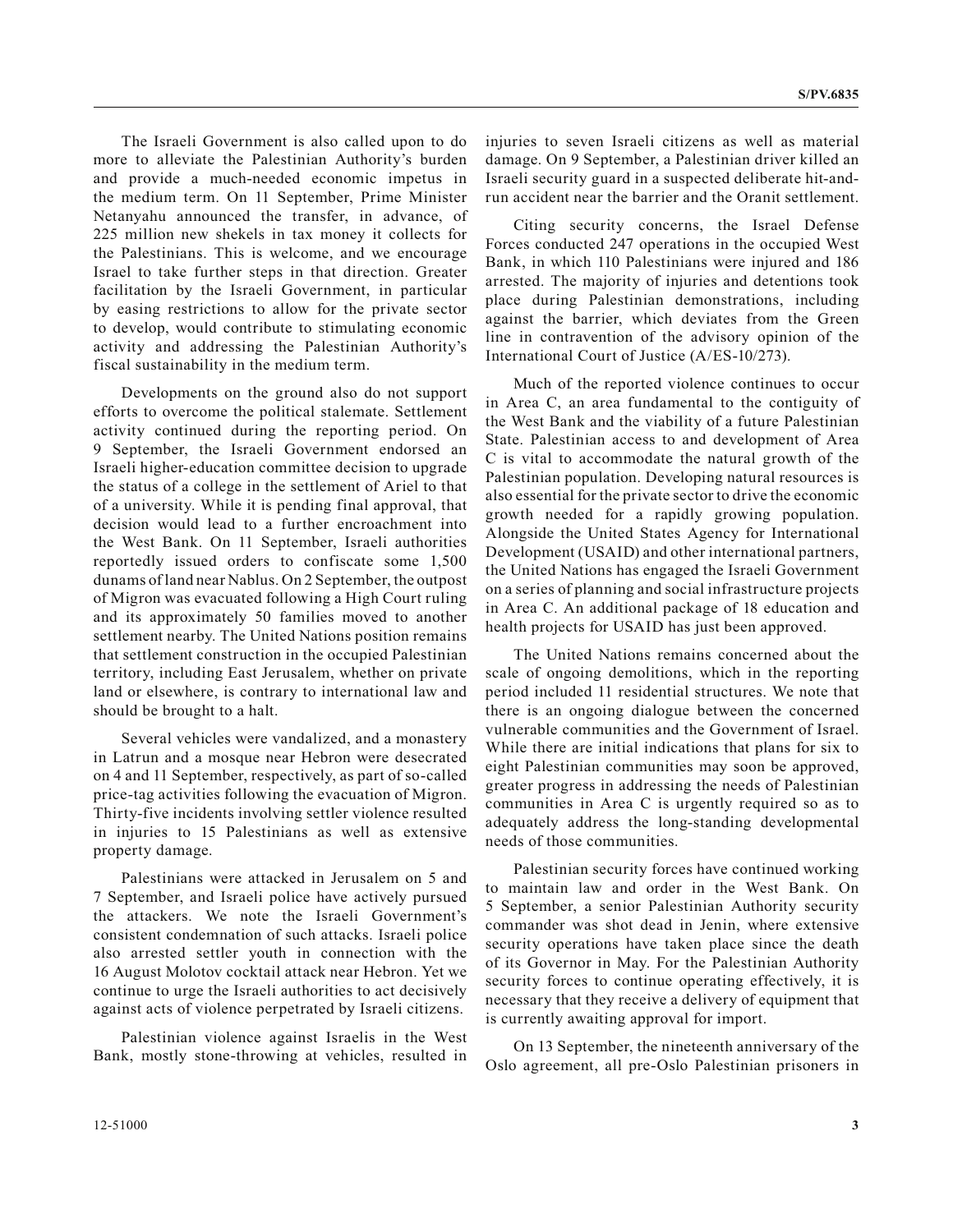Israeli jails observed a one-day hunger strike protesting their continued imprisonment and in solidarity with other long-term hunger strikers. The Secretary-General remains concerned about the life-threatening condition of three of those hunger strikers, and calls for a swift resolution of their cases. On a positive note, visits of family members from Gaza to Palestinian detainees have continued on a weekly basis since they were resumed on 16 July with the facilitation of the International Committee of the Red Cross.

The Palestinian Central Elections Commission continued preparations for local elections, which are scheduled to take place in the West Bank on 20 October. In accordance with the electoral law, the nomination period, which began on 1 September, concluded on 11 September. That constitutes an important benchmark, and we encourage the Palestinian Authority to conduct that poll as scheduled, with all necessary support extended to the Central Elections Commission. The last such elections were only partially held in 2005, and some municipal councils have not been voted into office since the 1970s.

In Gaza, the United Nations released a report entitled "Gaza 2020" on 27 August. The report highlighted the ever- greater stress that population growth in Gaza will place on the provision of clean water, electricity, healthcare services and education, which are inadequate now and will not keep pace with the needs of a population that is projected to grow to 2.1 million people by 2020. The implications, if there is no change to the current untenable situation, should be a reason for alarm for all concerned. Alongside efforts to make progress on the peace process, we must all work to ensure that calm is realized, the Palestinian divide ends, and the closure regime is lifted.

In that sobering context, several weeks of calm were yet again interrupted on 26 and 31 August, when home-made rockets fired from Gaza hit the Israeli town of Sderot, causing damage to infrastructure. A Grad rocket fired at the Israeli town of Netivot on 9 August caused extensive material damage to a house without injuring residents. In total, 50 projectiles were fired from Gaza into Israel, including six Grad rockets and 17 mortar shells. Israeli forces conducted five incursions and 10 airstrikes into Gaza, resulting in six Palestinian militants killed, while four Palestinian militants and six civilians were also injured. Israeli strikes at tunnels also resulted in one Palestinian killed and one injured. We continue to condemn all indiscriminate rocket

attacks from Gaza into Israel, which must stop. We also urge Israel to show maximum restraint.

Efforts to promote Palestinian reconciliation continue to face obstacles. At the meeting of the League of Arab States held on 5 September, President Abbas reiterated that general elections were the key to true reconciliation. For its part, Hamas reiterated that no polling should take place prior to reconciliation. On 2 September the de facto authorities in Gaza reshuffled the ruling Cabinet, but claimed that efforts towards Palestinian reconciliation would not be impacted.

A unified Palestinian polity is central to realizing a two-State solution. The Quartet has also been clear in stating that the situation in and around Gaza would remain unsustainable as long as the West Bank and Gaza are not reunited under a legitimate Palestinian Authority that adheres to the Palestine Liberation Organization's commitments. In this context, we welcome recent statements of support, also by the League of Arab States, for Egyptian facilitation efforts to bring the Palestinian factions back to the table.

Lifting the closure regime, in accordance with resolution 1860 (2009), and Gaza's recovery and longterm economic growth remain fundamental United Nations objectives. The long-term growth of Gaza's economy will depend on reactivating the productive private sector by allowing it to have easier access to necessary raw materials, capital inputs and its traditional markets, namely, the West Bank and Israel. Lifting restrictions on the entry of aggregate, iron bar and cement would not only enable the growth of the private sector, but also provide an additional source of revenue for the Palestinian Authority through taxation at the point of entry. In the meantime, a steady flow of approvals for works involving dual-use material should be maintained. We appreciate the ongoing cooperation with the Israeli authorities and we expect approval this week of an additional substantial package of United Nations projects, including housing, schools, shelters and solid waste treatment infrastructure.

Turning to the region, the situation in Syria remains of utmost concern to the Secretary-General. Mr. Brahimi is returning from Damascus and will report on his mission, so I will be extremely brief. As we are facing a grim spiral of violence, our objectives remain the same: to stop the bloodshed and human rights violations, to alleviate human suffering, and to seek a political solution through a Syrian-led process of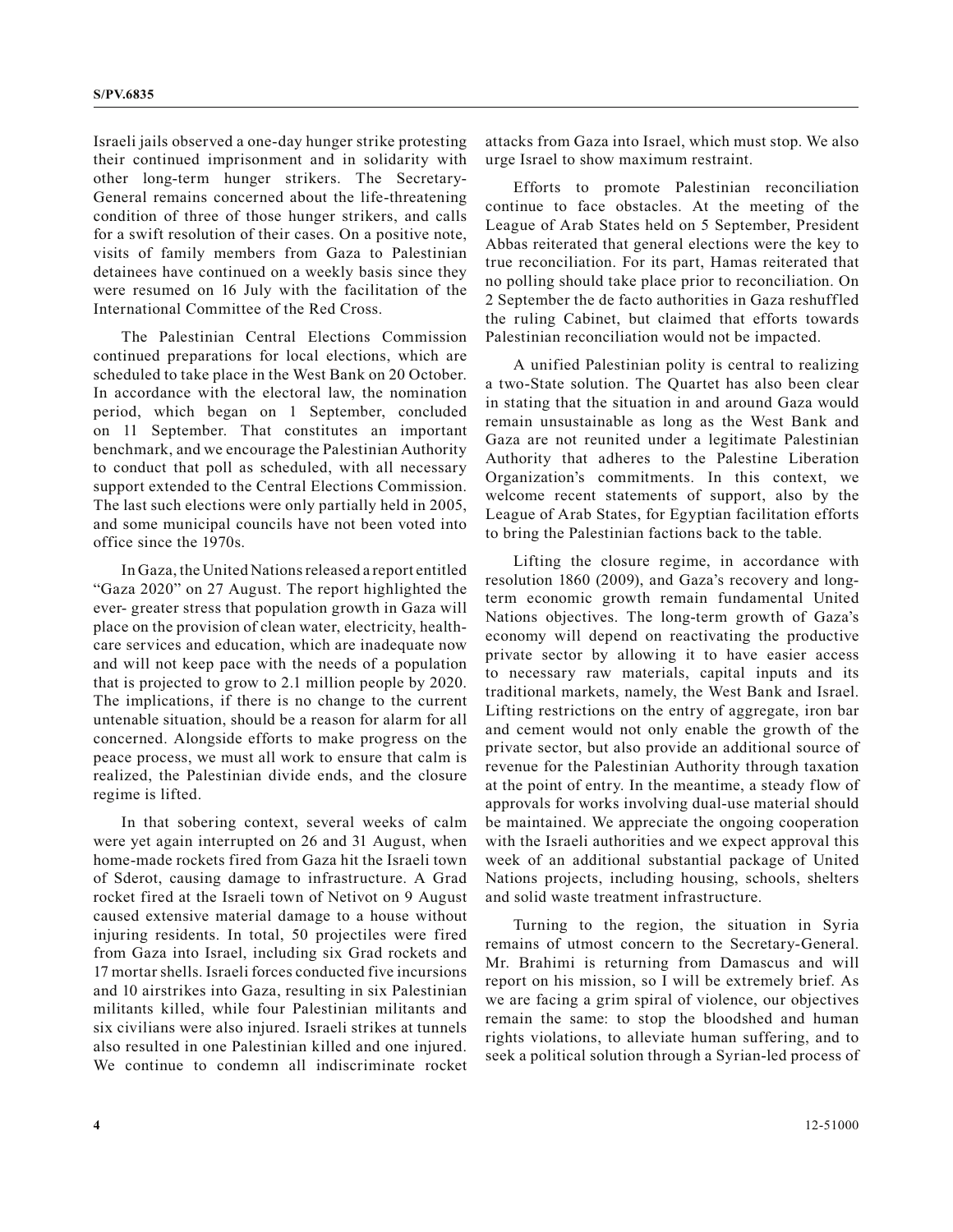transition and dialogue. Tragically for millions of Syrian civilians, the violence and killing continue to mount as a result of a dangerous militarization of the conflict. Military operations have broadened, encompassing all major cities. Indiscriminate shelling of civilian areas by Government forces with heavy weapons, tanks and air assets has increased. Operations from the armed opposition have also intensified.

The month of August registered the highest number of casualties thus far, and that toll is growing. More than 2.5 million people, including refugees from Palestine and Iraq, now need assistance and protection inside Syria. As conditions deteriorate, we see dangerous implications for Syria's neighbours. United Nations agencies and their humanitarian partners are working tirelessly to deliver food and basic assistance to those in need in Syria, as well as to refugees across borders. They have been able to reach an increasing number of people, but more support from donors is needed to further increase capacities.

As regards the situation in the area of separation, the United Nations Disengagement Observer Force (UNDOF) has continued to liaise with Israeli and Syrian military authorities to prevent an escalation of tensions. UNDOF has, since 18 July, protested operations by Syrian security forces in the area of separation, which are in violation of the agreement on disengagement between Israeli and Syrian Forces. Among other measures, the Israel Defense Forces started three weeks ago to reinforce the technical fence, including through an advanced alert system along the Israeli-Syrian disengagement line. New roads have also been paved in several spots. Overall, while the situation in the occupied Syrian Golan has remained relatively stable in spite of continued settlement activity, no progress towards peace between the two countries can be expected while the conflict in Syria remains unresolved. A just and comprehensive peace in accordance with relevant resolutions remains, however, a critical objective for regional stability and an essential part of realizing the vision of the Arab Peace Initiative.

The situation on Lebanon's northern border remains tense, underscoring the need for continued vigilance internationally about the risk of further impact from the crisis in Syria. Of particular concern is the continued cross-border shelling from Syria into Lebanon, with seven confirmed incidents since 22 August, resulting in the injury of at least eight people. It is noteworthy in this context that the Lebanese Armed Forces (LAF)

have performed robustly during this period, while the Government and political leaders have helped to calm the situation through responsible appeals for national unity. On 11 September, the LAF freed the last hostage kidnapped on 15 August, while on 8 September four Syrians and a Turkish national were freed in an operation in southern Beirut in which Government forces made several arrests in connection with the kidnapping. Following the release on 25 August of one of the Lebanese pilgrims kidnapped in Syria in May, 10 still remain in captivity

Although fragile, calm has also prevailed in Tripoli after the cessation of violence in the city and after the LAF arrested some 18 people on 26 August for their involvement in last month's clashes. The LAF also confiscated guns, ammunition and heavy weapons. Those successful operations serve to underscore the continued need for international support to the Lebanese Government and the LAF as they face increasing challenges as a result of the situation in Syria.

The next national dialogue session is planned for 20 September. International support for the continuation of that process is important, as it represents a key test of the commitment of all Lebanese parties to their country's stability and sovereignty against attempts to cause sectarian strife and draw Lebanon into regional events. Welcomed by leaders of all communities in Lebanon, Pope Benedict XVI further encouraged an atmosphere of calm and tolerance during his visit to Lebanon from 14 to 16 September.

The situation in the United Nations Interim Force in Lebanon (UNIFIL) area of operations remained cautiously calm and stable. UNIFIL maintained an enhanced presence across its area of operations as the LAF operated at lower strength due to the temporary redeployment of some units to cater to security requirements north of the Litani river. While Israeli violations of Lebanese airspace continued on an almost daily basis, there were also minor Lebanese ground violations of the Blue Line.

Those developments are taking place in a broader regional context, which, as we have seen, is rife with tensions — tensions that have recently led to disturbing episodes of violence in the region. In this challenging context, the Secretary-General has been clear that now is the time for all to work for calm and restraint, and strive to advance dialogue, mutual respect and understanding.